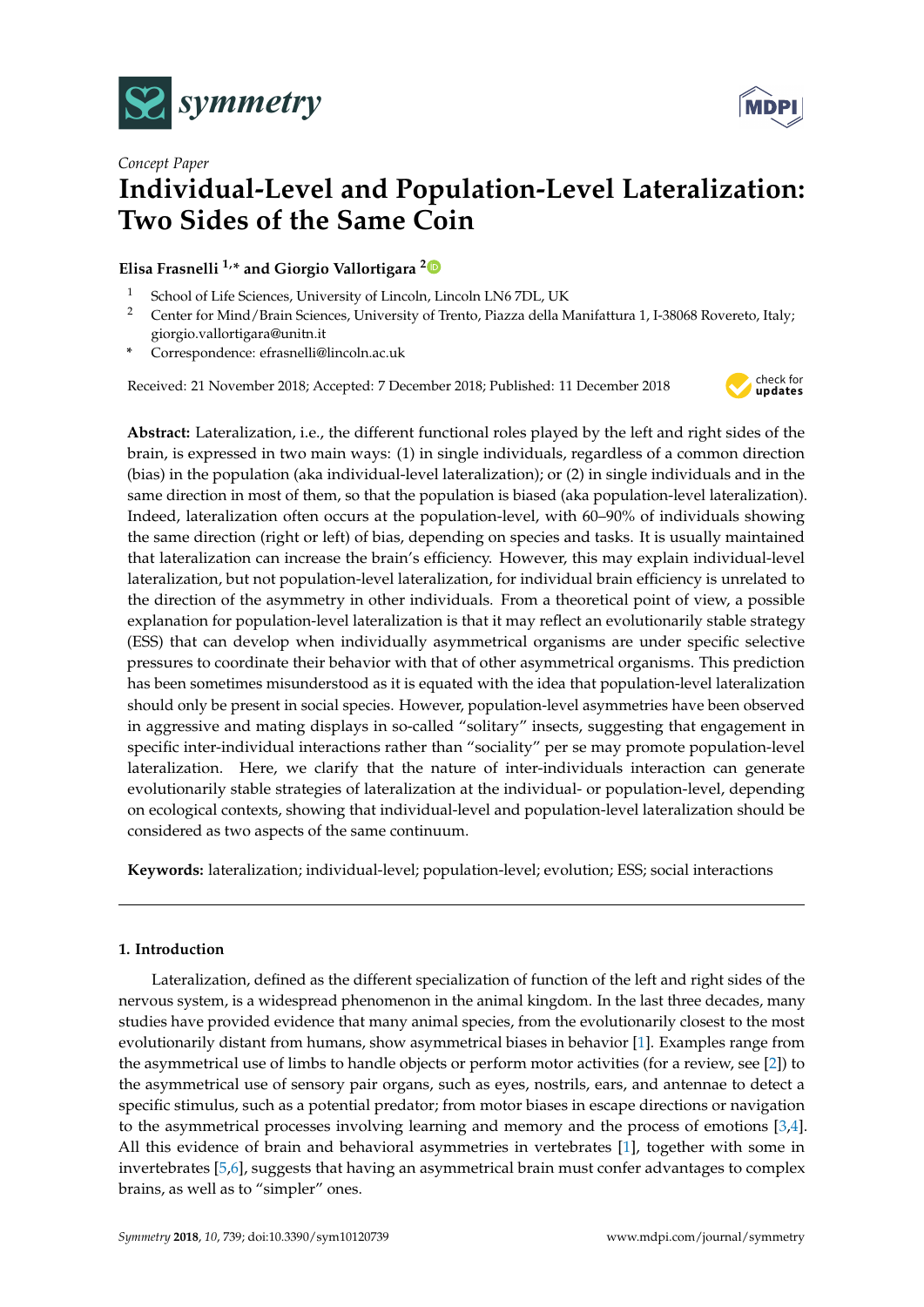Lateralization varies in strength (an individual may be less or more strongly lateralized) and direction (left or right) among individuals of the same species, of different species, and also depending on the task considered. Moreover, it can be present at the individual- or population-level (when most individuals within the population show the same direction of bias). Population-level lateralization has been explained as a consequence of selective social pressures that have pushed individuals to coordinate with each other and align their biases in the same direction [\[7\]](#page-6-6). In this paper, we discuss the advantages and disadvantages connected with having a (less or more) strong lateralized brain and the complexity of this fascinating phenomenon, while claiming that individual-level and population-level lateralization should be interpreted as two aspects of the same continuum.

## **2. Advantages of Having an Asymmetrical Brain (at the Individual Level)**

Having an asymmetrical brain provides several advantages (see, for an extensive discussion, [7-[9\]](#page-6-7)). If the left and right sides of the brain perform different functions, it is possible to save energetic resources in cognitive tasks. Indeed, lateralization allows avoiding the duplication of functions in the two hemispheres (otherwise, animals should probably have a brain double the size). Another big advantage related to lateralization consists of the possibility to separately and simultaneously process external stimuli, increasing the efficiency of the cerebral capacity. This is particularly easy to observe in animals with laterally placed eyes, such as birds, which mainly have monocular vision when using their lateral visual fields, i.e., they use their right and their left eye separately. More precisely, in birds, the lateral part of the right retina only communicates with the left hemisphere and vice versa. Because of this peculiarity, species such as the domestic chick *Gallus gallus* have been widely studied to assess the preferential use of the left and right side of the brain in specific tasks [\[10](#page-6-8)[,11\]](#page-7-0). Chicks are better at discriminating grains of food from pebbles randomly mixed on the ground when they use their right eye (and thus their left hemisphere, as in vertebrates, the left hemisphere controls the right part of the body and vice versa; [\[12\]](#page-7-1) see also for quails [\[13\]](#page-7-2)). At the same time, chicks are better at detecting the presence of a potential predator when this appears in their left visual hemi-field (and it is perceived by their left eye and thus by the right hemisphere; [\[12\]](#page-7-1)). Because of this functional specialization, chicks can feed from the ground using their right eye and, simultaneously, they can keep their left eye ready to respond to and protect themselves from potential predators [\[14\]](#page-7-3).

Furthermore, when one hemisphere controls a specific behavior (for example, detecting potential predators), it is not competing with the other hemisphere to take control of that specific behavior. This leads to a more rapid and efficient response. Cerebral lateralization is indeed linked to better cognitive performances. Some studies have shown that more strongly lateralized individuals are more successful in some cognitive tasks compared to weakly lateralized conspecifics. In fact, behavioral asymmetries may vary not only in direction, but also in strength, among different individuals of the same species: some individuals can be more or less left-biased, others right-biased, and yet others unbiased. This is the case, for example, for chimpanzees, when fishing termites using a stick: individuals with a strong preference to consistently use one hand (regardless of whether it is the left or the right one) are more efficient than individuals that do not have any preference to use one or the other hand [\[15\]](#page-7-4). Children with consistent early hand preferences exhibit advanced patterns of cognitive development compared to children who develop a hand preference later, although this could be a matter of synchronized development [\[16\]](#page-7-5). Strongly lateralized parrots showing a significant foot and eye preference are better at solving novel problems, such as a pebble-seed discrimination test and a string-pull problem, than less strongly lateralized parrots [\[17\]](#page-7-6). In domestic chicks (*Gallus gallus*), a right-eye superiority has been documented in inhibiting pecks at pebbles while searching for grain and this ability is impaired when lateralization is not present [\[14](#page-7-3)[,18\]](#page-7-7). Similarly, pigeons (*Columba livia domestica*) with the strongest eye lateralization in discriminating grains from pebbles are the most successful in selecting grains when tested binocularly, suggesting that stronger lateralization increases the efficiency of a performance [\[19\]](#page-7-8).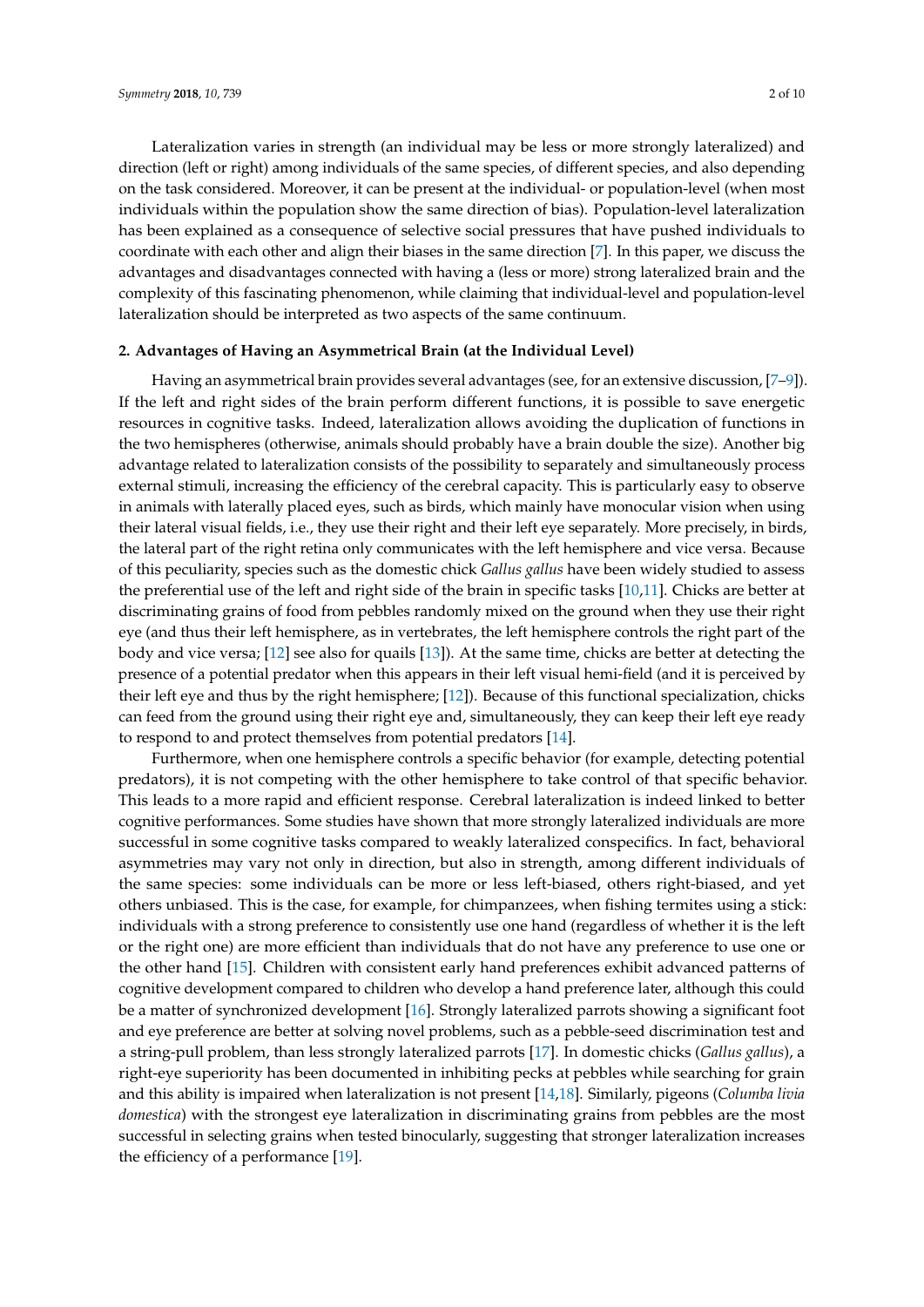Surprisingly, insects also seem to have a preference for using one limb. Locusts crossing a gap have been shown to preferentially use the left or the right leg in this task [\[20\]](#page-7-9). Different individuals showed different biases not only in the direction (left or right), but also in the strength of the bias. However, as in chimpanzees [\[15\]](#page-7-4), the individuals with a strong preference were those that made fewer mistakes in the task and thus were most successful [\[21\]](#page-7-10). This suggests that in this specific context, stronger lateralization confers a benefit in terms of improved motor control. Strong lateralization also seems to influence learning ability, as shown in larval antlions (*Myrmeleon bore*), with strong lateralized righting behavior being better at associating a vibrational cue with prey removal [\[22\]](#page-7-11).

Not only behavioral asymmetries may vary in direction and strength among different individuals of the same species; biases can also change, depending on the task that an animal is performing (e.g., handedness in marmosets, [\[23\]](#page-7-12)). This indicates that lateralization is a complex phenomenon that varies at the species, group, and individual level, bringing us to the question of what are the advantages of having individuals with different biases in the population. Individuals with a strong lateralization seem to have an advantage in terms of improved motor control [\[15,](#page-7-4)[21\]](#page-7-10) or problem solving [\[14](#page-7-3)[,17–](#page-7-6)[19\]](#page-7-8). However, in strongly lateralized fish, a consistent lateral bias to turn in one direction reduces their ability to orient in a maze [\[24\]](#page-7-13). This makes the scenario more complex and opens further questions about the optimal degree (and direction) of bias that an individual should have, depending on the task and functional context.

In sage grouse (*Centrocercus urophasianus*), successfully mating males are in general more strongly lateralized in courtship behavior than non-mating males, but this depends on the behavior of the male and the social environment in which he is acting [\[25\]](#page-7-14). Larger male fallow deer (*Dama dama*) display a greater tendency to show a right-sided bias when terminating the parallel walk during fights and terminated parallel walks sooner than smaller individuals, suggesting that lateralization provides a mechanism by which contestants can resolve contests at a low cost [\[26\]](#page-7-15). Accordingly, in dyadic contests, domestic pigs (*Sus scrofa*) with strong lateralization in the orientation towards their opponent (regardless of the direction) have a shorter contest duration than conspecific, with a weak bias. However, although lateralization seems to play a role in conflict resolution, it does not influence fighting success, as winners and losers showed a similar strength and direction of bias [\[27\]](#page-7-16). Less lateralized wild elk (*Cervus canadensis*) for front-limb biases (i.e., handedness) respond more intensely to aversive stimuli (predator-resembling chases by humans), but the same animals are also more inclined to reduce their flight responses (i.e., habituate) to human approaches when benign [\[28\]](#page-7-17). On the other hand, more lateralized elks are bolder and more likely to move around, whereas less lateralized animals tend to remain near humans year-round [\[28\]](#page-7-17).

Substantial individual variation in the strength of cerebral lateralization may be associated with individual variation in behaviour. For example, non-lateralized domestic chicks emitted more distress calls and took longer to resume pecking at food after exposure to a simulated predator than lateralized chicks [\[29\]](#page-7-18). Strongly lateralized convict cichlids (*Amatitlania nigrofasciata*) are quicker to emerge from a refuge indicative of boldness [\[30\]](#page-7-19). The degree of laterality seems to be positively correlated with stress reactivity in Port Jackson sharks (*Heterodontus portusjacksoni*) [\[31\]](#page-7-20).

Recently, Whiteside and colleagues [\[32\]](#page-7-21) showed that pheasants with a strong foot preference in motor tasks were more likely to die earlier in natural conditions than conspecific, with a mild foot preference. This study is the first trying to link lateralization with fitness in terms of survival and seems to suggest that the degree of lateralization does not linearly associate with benefits and that there is an optimum degree of laterality for pheasants in order to get the highest fitness (i.e., survival). Indeed, as stated by Rogers, Vallortigara and Andrew [\[1\]](#page-6-0), arguing for computational advantages associated with the possess of an asymmetrical brain is not the same as arguing that the more asymmetric a brain, the more computationally-efficient it will be. In humans, there is a clear inverted U-shape curve in the relationship between degree of laterality and performance in word matching and face decision tasks [\[33\]](#page-7-22), suggesting that a moderately asymmetrical brain would provide the greatest advantage. Finally, the relationship between lateralization and performance is task dependent [\[34\]](#page-7-23); therefore, a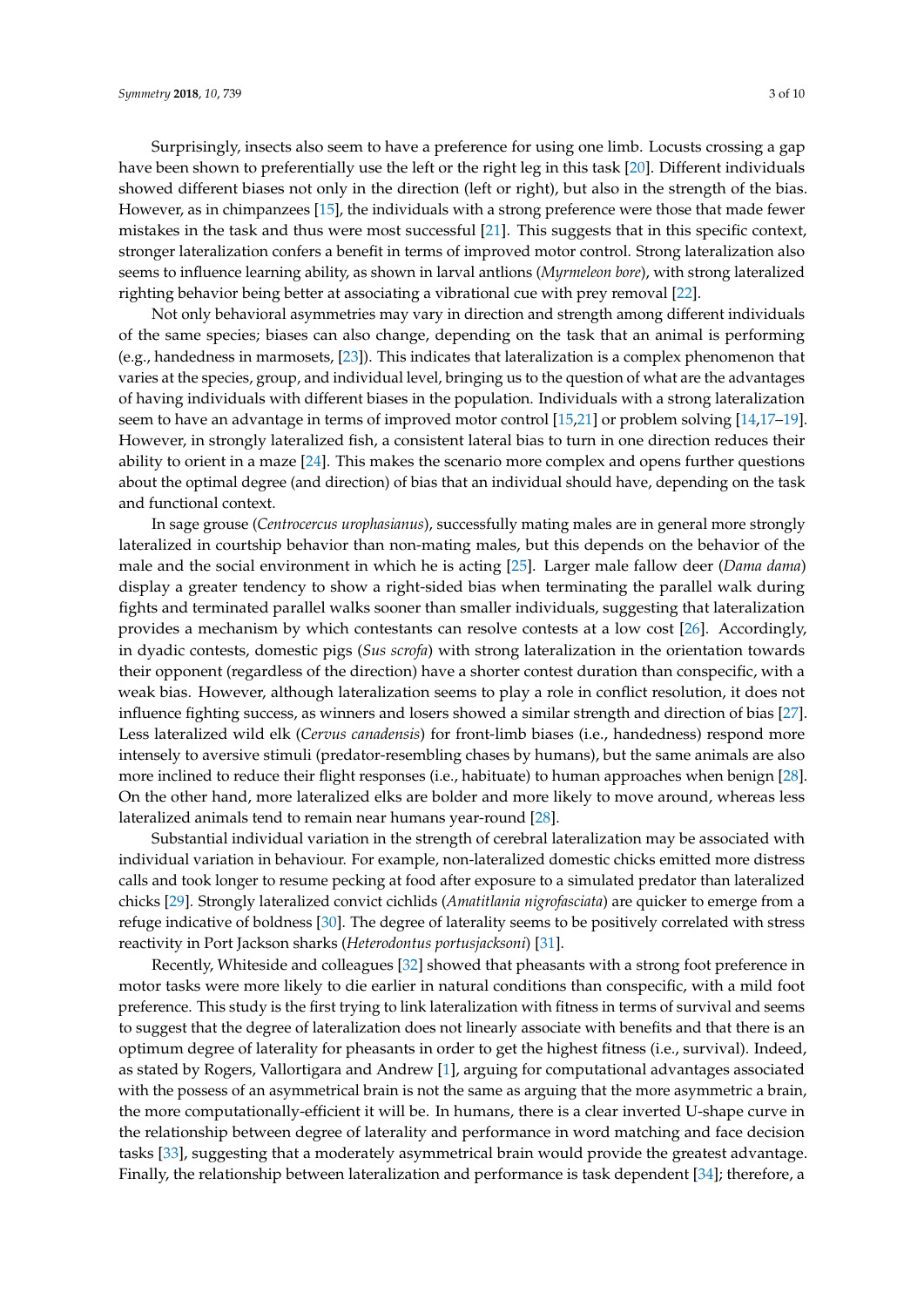degree of laterality that may benefit one task may not benefit another. Survival requires an individual to detect predators, discriminate and handle food, cope with disease, navigate a complex environment, and learn strategies and much work on proxy measures of fitness looks at single factors, often in highly controlled environments.

### **3. Population-Level Lateralization as an Evolutionarily Stable Strategy (ESS)**

Lateralization presents an intriguing aspect: it is often present at the population-level (i.e., directional asymmetry, where more than 50% of individuals within a population show the same direction of bias, such as handedness in humans, where about 90% of people are right-handed; [\[35\]](#page-7-24)). If lateralization confers several advantages to the single individual in terms of brain efficiency, this cannot explain the alignment of the bias in the population.

The first evidence for a role of social behavior in population-level lateralization was provided by Rogers and Workman [\[36\]](#page-8-0), who showed that more strongly lateralized chicks acquire a higher position in the social hierarchy than less lateralized chicks. Subsequently, Vallortigara and Rogers [\[7\]](#page-6-6) reviewed the overall evidence and argued for a role of social interaction in the evolution of population-level brain asymmetry. The hypothesis was supported by a theoretical model developed by Ghirlanda and Vallortigara ([\[37\]](#page-8-1); see also [\[38\]](#page-8-2)) showing that, in the context of prey-predator interactions, population–level lateralization can develop as an evolutionarily stable strategy (ESS) when individually asymmetrical organisms must coordinate their right-left behavioral patterns with those of other asymmetrical organisms. As a lateralized brain leads to behavioral biases when escaping from predators (e.g., [\[39\]](#page-8-3)), the model considered the fitness consequences that the lateralization of one prey has when it interacts with other group-living prey subject to predation. The model assumed that the fitness was influenced by two contrasting selection pressures: (1) the benefit of being lateralized in the direction of the majority as a consequence of the "dilution effect" (i.e., prey in large groups have a lesser risk of being targeted by predators; [\[40\]](#page-8-4)); and (2) the cost of being lateralized in the direction of the majority as a consequence of predators learning to anticipate prey escape strategies. In this second case, individuals who escape in a different direction from the majority have a benefit as they can surprise predators and survive more often. By varying the contribution of these costs and benefits, the model showed that population-level lateralization emerges as an ESS when neither of the two selection pressures is much stronger than the other. Thus, the successful strategy of group-living prey is to have a majority of individuals gaining protection from the group and escaping in the same direction when facing a predator and a minority of them being able to surprise the predator by escaping in the opposite direction. Empirical support for this hypothesis comes from fish schools, where animals showing the same turning bias as the majority of the group have an improved escape performance than fish at odds with the group  $[41]$ .

A few years later, the mathematical model by Ghirlanda and Vallortigara [\[37\]](#page-8-1) was extended by considering intraspecific interactions instead of interspecific prey-predator interactions [\[42\]](#page-8-6). Specifically, the new model considered the selective pressures of synergistic (cooperative) and antagonistic (competitive) interactions on individuals being lateralized in the same or opposite direction within the same species. It assumed that individuals lateralized in the same direction have a benefit in engaging in synergistic interactions as they can, for example, efficiently use the same tools or coordinate better. On the other side, individuals lateralized in the direction different from that of the majority have an advantage when engaging in antagonistic interactions for the same reason as in the previous model: they can surprise the opponent by adopting a strategy to which opponents are less accustomed. Empirical support for this assumption comes from the success of left-handers (i.e., lateralized in the opposite direction compared to the majority) in competitive sports such as fencing, boxing, and tennis (e.g., [\[43\]](#page-8-7); see also [\[44\]](#page-8-8)). The ESS model for intraspecific interactions [\[42\]](#page-8-6) showed that when the pressure of synergistic interactions becomes more and more important compared to that of antagonistic interactions, individually asymmetric organisms must interact with conspecifics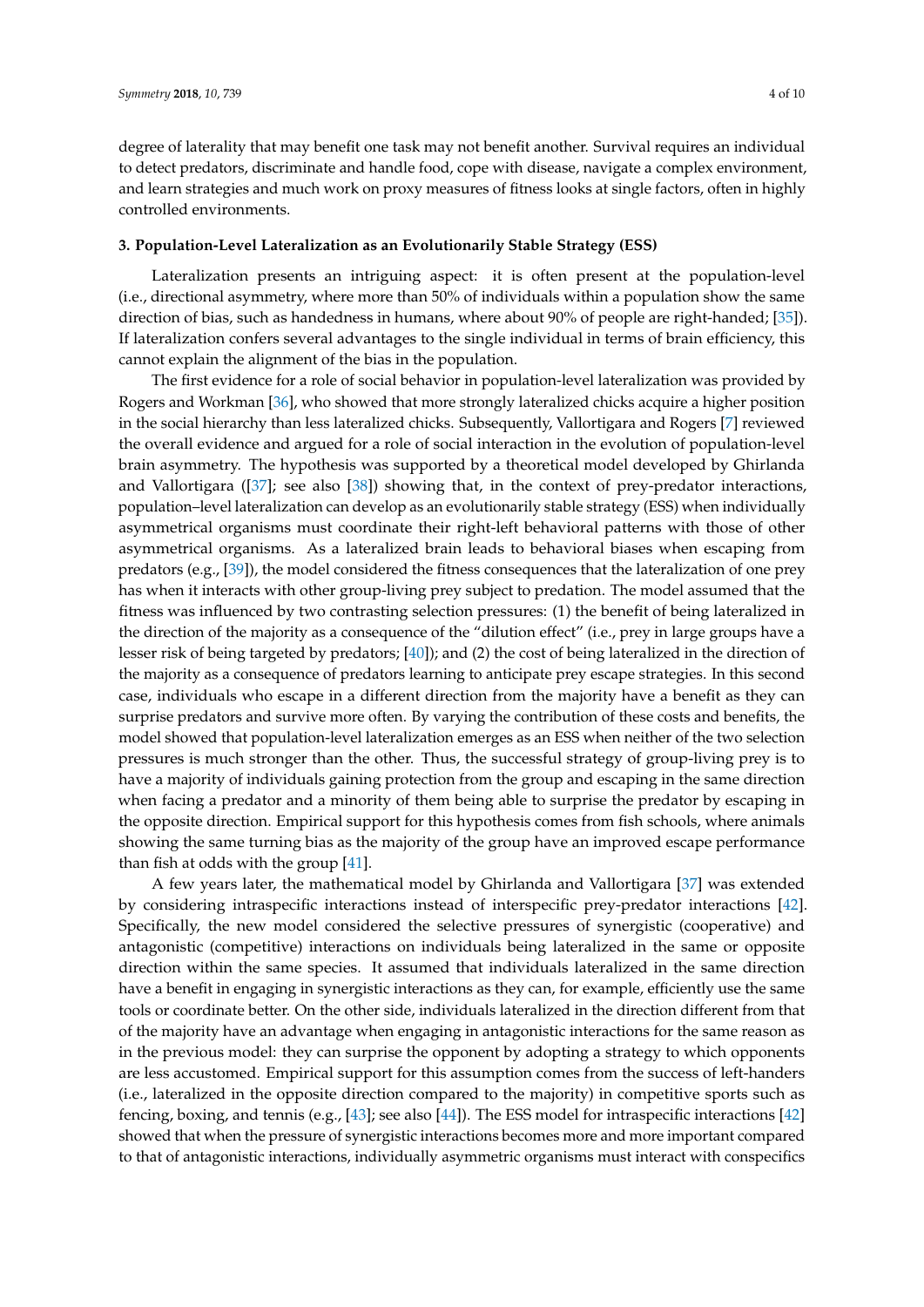and coordinate their activities and, consequently, asymmetry aligns in the majority of individuals in a population (i.e., directional or population-level asymmetry).

In order to provide empirical evidence for this prediction, the relationship between the level of lateralization and the presence of social behaviors was investigated using different species of bees as a model system (summarized in [\[45\]](#page-8-9); see also [\[46\]](#page-8-10)). A series of experiments provided striking evidence that the alignment of lateralization within the population may be a consequence of social interactions frequently encountered during the course of evolution [\[47](#page-8-11)[–49\]](#page-8-12). In fact, eusocial honeybees *Apis mellifera* [\[47\]](#page-8-11), three species of primitively social Australian stingless bees [\[48\]](#page-8-13), and annual social bumblebees *Bombus terrestris* [\[49\]](#page-8-12), but not the solitary bees *Osmia rufa* [\[47\]](#page-8-11), were found to be asymmetrical at the population-level for the use of the left and right antennae in recalling olfactory memories. However, all these studies investigated the use of a preferred antenna in recalling a learnt memory of an association between an odor and a food reward, and not really social interactions.

The first evidence of the role of antennal asymmetries in social interactions was shown in highly social ants *Formica rufa* [\[50\]](#page-8-14). By looking at "feeding" contacts where a "donor" ant exchanges food with a "receiver" ant through trophallaxis, the researchers [\[50\]](#page-8-14) observed population-level asymmetry, with the "receiver" ant using the right antenna more frequently than the left antenna. The role of antennal asymmetries has also been investigated by observing the behavior of different dyads of honeybees with only the left, only the right, or both antennae in use, and belonging to the same or different hives [\[51\]](#page-8-15). In bees belonging to the same hive, dyads having only the right antenna in use took less time to get in contact and interacted more positively then dyads with only the left antennae, which instead interacted more aggressively than the other two groups. Interestingly, for bees belonging to different hives, dyads with only the right antenna in use displayed more aggressive interactions than bees with only the left or both antennae [\[51\]](#page-8-15). This suggests that the right antenna seems to control the correct behavioral response, depending on the social context, i.e., positive interactions between individuals of the same colony and negative interactions between individuals belonging to different colonies. A similar pattern of behavior between individuals of the same colony has been found in primitively social stingless bees *Trigona carbonaria*, where the right antenna stimulates positive contact and the left stimulates avoidance or attack [\[52\]](#page-8-16).

Advantages of the population-level lateral bias have also been documented in the preference for keeping the mother on the left side in several terrestrial and aquatic mammal infants, supporting the idea of the role that lateralization plays in social interaction [\[53\]](#page-8-17).

#### **4. Individual- or Population-Level Lateralization as an ESS**

Only recently, however, our research provided surprising findings: not only social species, but also so-called "non-social" species, of insects show asymmetries at the population-level when their limited interactions with others individuals are considered. This is the case for *Osmia rufa*, a species that does not show behavioral asymmetry in the recall of short-term olfactory memory [\[47\]](#page-8-11), but shows population-level lateralization in aggressive displays [\[54\]](#page-8-18), similarly to eusocial honeybees [\[51\]](#page-8-15) and social stingless bees *T. carbonaria* [\[52\]](#page-8-16). Clearly, being engaged in interactions with other individuals, rather than the way in which the species nests (socially or not), may affect lateralization.

In honeybees, so far, all the identified biases occur at the population-level: in the use of the right visual pathway to learn visual stimuli [\[55\]](#page-8-19), in the different use of the antennae in learning and recall of olfactory memories [\[56–](#page-8-20)[58\]](#page-8-21), and in context-dependent social interactions with conspecifics [\[51\]](#page-8-15). A recent study, however, suggests that honeybees tested in a tunnel with gaps of different apertures to the right and left sides, do not show population-level lateralization [\[59\]](#page-8-22). In this task, some individuals showed a bias to the right, some others a bias to the left, and yet others no bias. This may indicate that behavioral biases in bees vary in strength and direction, depending on whether the task requires coordination among individuals. Note, however, that very few bees showed individual bias in this task, and thus it is not clear whether individual lateralization was observed. Another example may be provided by foragers of *F. pratensis* ants, a species which does not use trail pheromones, moves more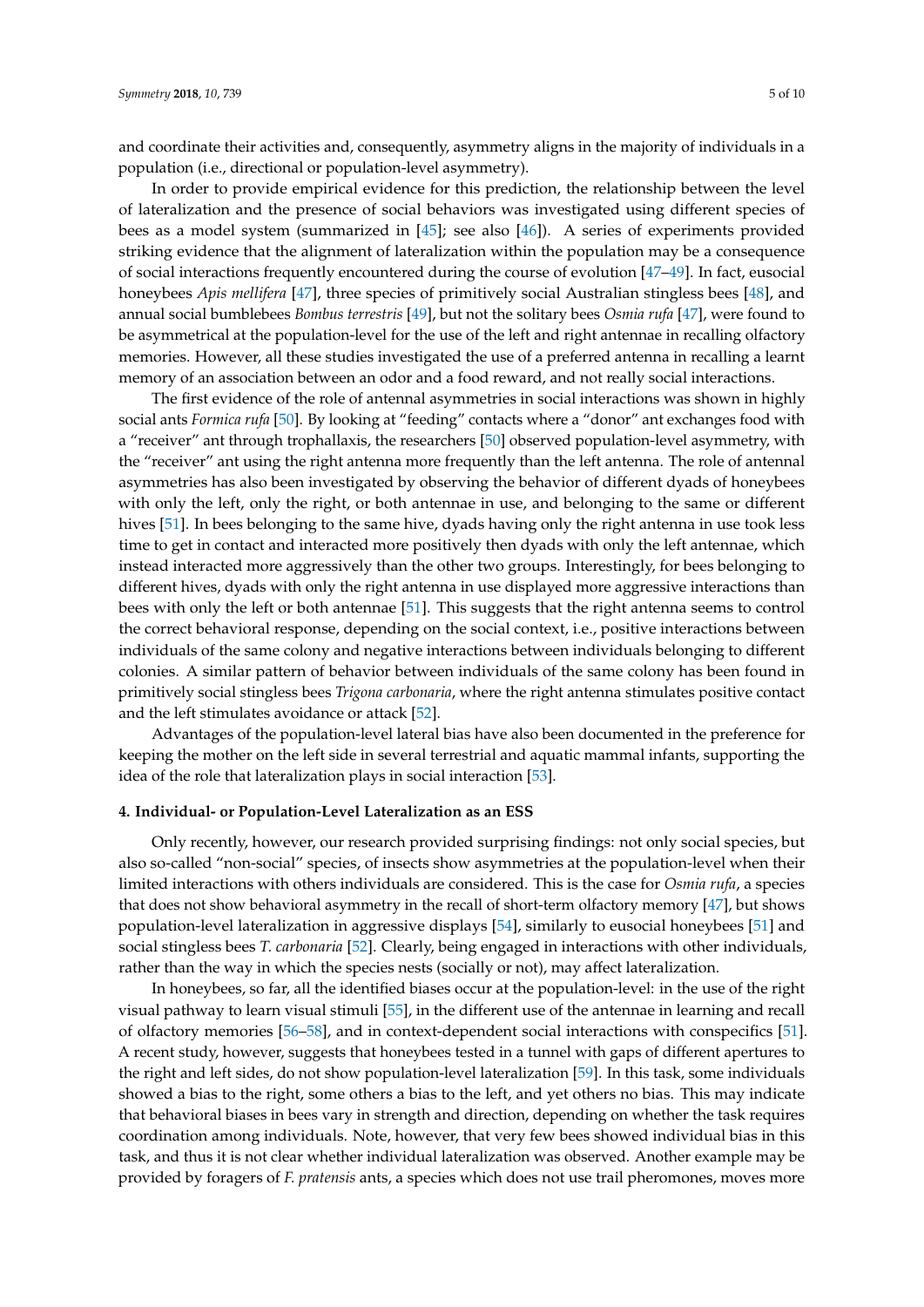often to the left side than to the right whilst walking towards the nest, and does not show any bias when leaving the nest [\[60\]](#page-8-23). Moreover, it is still not clear to what extent the alignment occurs. Red wood ants *Formica rufa* belonging to different colonies show population-level biases in different directions when tested for forelimb preference during a gap crossing task, suggesting that social pressures act to coordinate individuals within the same colony and not necessarily at the species-level [\[61\]](#page-9-0).

The different types of social interaction can generate evolutionarily stable strategies of lateralization at the individual- or population-level, depending on ecological contexts. Indeed, as we showed, population-level asymmetries have been observed in aggressive and mating displays in so-called "solitary" insects (e.g., tephrid flies, [\[62\]](#page-9-1); mason bees, [\[54\]](#page-8-18)), suggesting that engagement in specific inter-individual interactions rather than "sociality" in general may generate population-level lateralization. This implies that lateralization is not necessarily a static feature of the neural organization, but is modulated by the functional context. For example, the nematode *C. elegans* exhibits a pronounced motor bias: males show a right-turning population-bias during mating. Interestingly, this motor bias is also observed in nematodes with mirror–reversed anatomical asymmetry, perhaps driven by epigenetic factors rather than by genetic variation [\[63\]](#page-9-2).

The hypothesis that lateralization arises as an ESS is general and thus can predict either population- or individual-level lateralization, depending on the type of interactive behavior considered (e.g., cooperative or competitive) and ecological context. Although the advantage of being aligned in the same direction is clear in cooperative behavior, it is not in aggressive interactions. Indeed, it may be more advantageous for an aggressive display to not be directional, since population-level bias would also mean predictability [\[7\]](#page-6-6). For example, if an individual attacks another individual, it would be more convenient for it to be unpredictable. As a consequence, although each individual would have an (individual-level) bias, there will be 50:50 right:left-biased individuals in the population. This is the case for some predators, such as sailfish, which are lateralized at the individual-level in attacking schooling sardines on one side (and the stronger they are lateralized, the more successful they are at capturing their prey), but that overall, do not show a population-level bias [\[64\]](#page-9-3). However, if we think specifically about aggressive displays (and not the interactions), the alignment within the population may be linked to the need of an individual to position itself in a congruent way from a postural/motor point of view, as happens in mating (for a review, see [\[65\]](#page-9-4)).

If being aligned in the same direction may help individuals to better coordinate with each other in specific tasks that require coordination between two or more individuals, being more or less biased in opposite directions may also have a potential benefit in other tasks where it is important to make best use of the available resources. This is something that future studies should address.

#### **5. Conclusions**

The ESS remains the single most powerful and widespread evolutionary hypothesis to explain lateralization. The ESS theoretical models [\[37](#page-8-1)[,42\]](#page-8-6) are well-supported by the new data showing population-level lateralization in interactions in the so-called "solitary" insects [\[54\]](#page-8-18) and individual-level lateralization in social insects for tasks not requiring coordination [\[59\]](#page-8-22), as the models predict that when social pressures become higher, population-level lateralization arises.

It is important, however, in order to avoid misunderstanding of the theory, to distinguish the claims of the ESS theory as an evolutionary hypothesis (i.e., in terms of natural history) and the claims concerning current living organisms. In terms of natural history, the ESS model hypothesizes that individual-level lateralization emerged first (because of the computational advantages associated with the individual possession of a slight asymmetry between the two halves of the brain) and that an alignment in the direction of the asymmetries evolved subsequently as a result of the interactions between individually-asymmetric organisms. For current-living organisms, any neat distinction between social and non-social species is obviously meaningless because definitions attain to the formal convention of specific disciplines. In entomology, honeybees are social and mason bees are solitary. But of course, this does not mean that mason bees do not interact with conspecifics. Thus, for the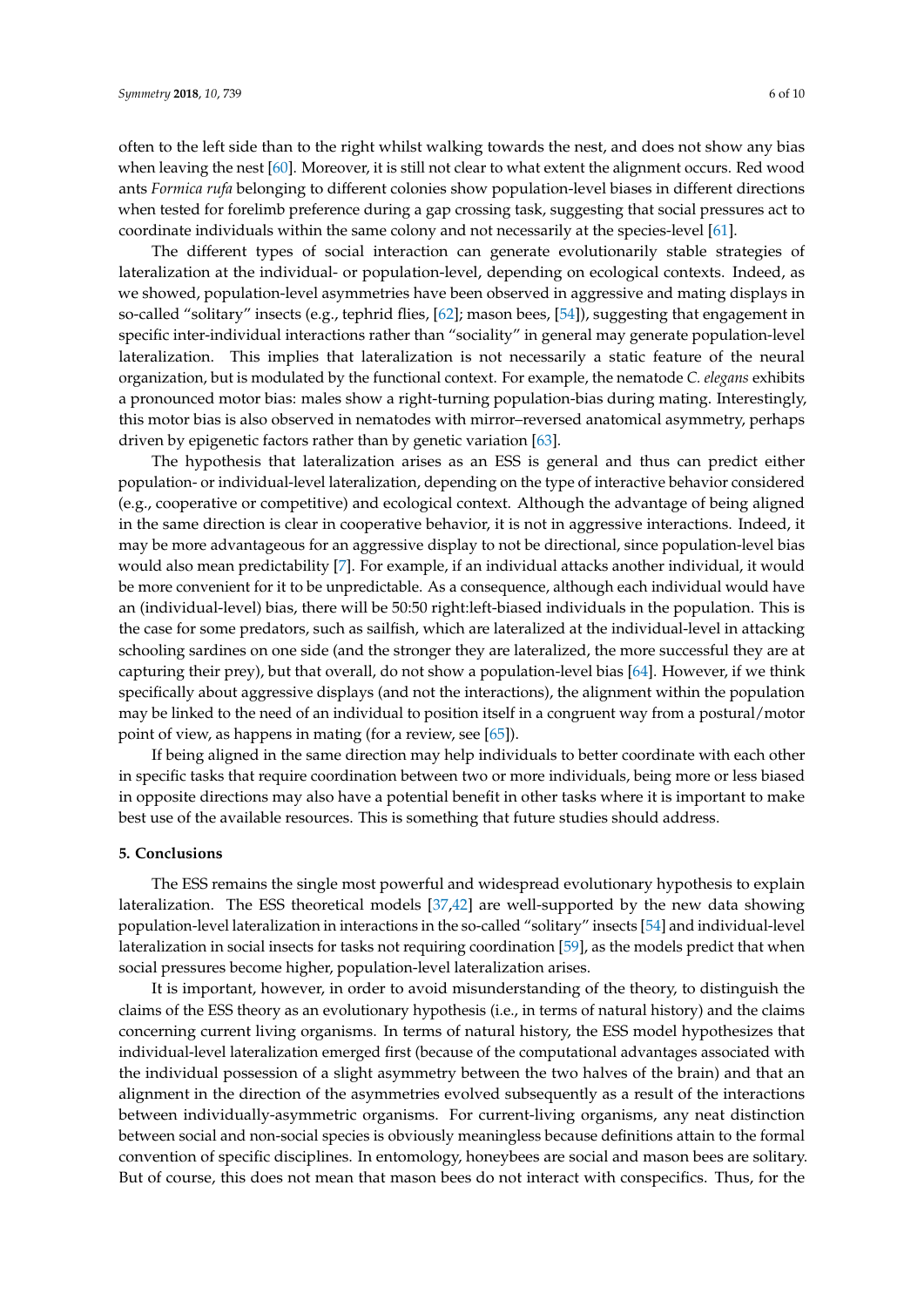EES theory, the crucial issue is not the abstract definition of a species as social or not social, but rather whether a specific lateralized behavior entails constraints associated with the presence of other individuals performing the same lateralized behavior.

Importantly, the theory does not predict in a simplistic way that all living species that are not "social" should be lateralized at the individual level and that those that are "social" should be lateralized at the population level. What is important is the presence of inter-individual interactions in which the asymmetry of the individuals influences that of others (e.g., aggressive interactions in mason bees, [\[54\]](#page-8-18)). In other words, a major prediction of ESS theory is that alignment in lateralization should be expected whenever asymmetric individuals exhibit a benefit from coordination with others asymmetric individuals which is higher than the cost associated with the predictability of their individual behavior. Vice versa, the lack of alignment in lateralization should be expected whenever costs associated with the predictability of individual behavior overcome the benefit of coordinating the behavior among different asymmetric individuals. This is a testable hypothesis that holds true, irrespective of whether individuals of a species are conventionally defined as "social" or "solitary".

For the ESS theory, individual-level and population-level lateralization are the two sides of the same coin or, even better, of the same continuum: the stability (i.e., an ESS) can be obtained with an individual-level or population-level asymmetry, depending on the context. In other words, the theory does not predict that social species need to be lateralized at the population-level, but rather that individual-level or population-level lateralization emerges as an ESS. Indeed, as discussed above, there may be cases in which, within the group, it is stable to be asymmetrical at the individual level (e.g., [\[64\]](#page-9-3)).

**Author Contributions:** E.F. and G.V. conceived the paper, E.F. wrote the paper with inputs and additions from G.V.

**Funding:** This research received no external funding.

**Acknowledgments:** We thank Lesley Rogers for inviting us to contribute this paper in this special issue of Symmetry.

**Conflicts of Interest:** The authors declare no conflicts of interest.

### **References**

- <span id="page-6-0"></span>1. Rogers, L.J.; Vallortigara, G.; Andrew, R. *Divided Brains: The Biology and Behaviour of Brain Asymmetries*, 1st ed.; Cambridge UP: Cambridge, UK, 2013.
- <span id="page-6-1"></span>2. Versace, E.; Vallortigara, G. Forelimb preferences in human beings and other species: Multiple models for testing hypotheses on lateralization. *Front. Psychol.* **2015**, *6*, 233. [\[CrossRef\]](http://dx.doi.org/10.3389/fpsyg.2015.00233)
- <span id="page-6-2"></span>3. Rogers, L.J.; Vallortigara, G. When and Why Did Brains Break Symmetry? *Symmetry* **2015**, *7*, 2181–2194. [\[CrossRef\]](http://dx.doi.org/10.3390/sym7042181)
- <span id="page-6-3"></span>4. Vallortigara, G.; Versace, E. Laterality at the Neural, Cognitive, and Behavioral Levels. In *APA Handbook of Comparative Psychology: Vol. 1. Basic Concepts, Methods, Neural Substrate, and Behavior*; American Psychological Association: Washington, DC, USA, 2017; pp. 557–577.
- <span id="page-6-4"></span>5. Frasnelli, E.; Vallortigara, G.; Rogers, L.J. Left-right asymmetries of behavioural and nervous system in invertebrates. *Neurosci. Biobehav. Rev.* **2012**, *36*, 1273–1291. [\[CrossRef\]](http://dx.doi.org/10.1016/j.neubiorev.2012.02.006)
- <span id="page-6-5"></span>6. Frasnelli, E. Brain and behavioral lateralization in invertebrates. *Front. Psychol.* **2013**, *4*, 1–10. [\[CrossRef\]](http://dx.doi.org/10.3389/fpsyg.2013.00939)
- <span id="page-6-6"></span>7. Vallortigara, G.; Rogers, L.J. Survival with an asymmetrical brain: Advantages and disadvantages of cerebral lateralization. *Behav. Brain Sci.* **2005**, *28*, 575–588. [\[CrossRef\]](http://dx.doi.org/10.1017/S0140525X05000105)
- 8. Vallortigara, G.; Rogers, L.J.; Bisazza, A. Possible evolutionary origins of cognitive brain lateralization. *Brain Res. Rev.* **1999**, *30*, 164–175. [\[CrossRef\]](http://dx.doi.org/10.1016/S0165-0173(99)00012-0)
- <span id="page-6-7"></span>9. Vallortigara, G. Comparative neuropsychology of the dual brain: A stroll through left and right animals' perceptual worlds. *Brain Lang.* **2000**, *73*, 189–219. [\[CrossRef\]](http://dx.doi.org/10.1006/brln.2000.2303)
- <span id="page-6-8"></span>10. Andrew, R.J. (Ed.) *Neural and Behavioural Plasticity: The Use of the Domestic Chicken as a Model*; Oxford University Press: Oxford, UK, 1991.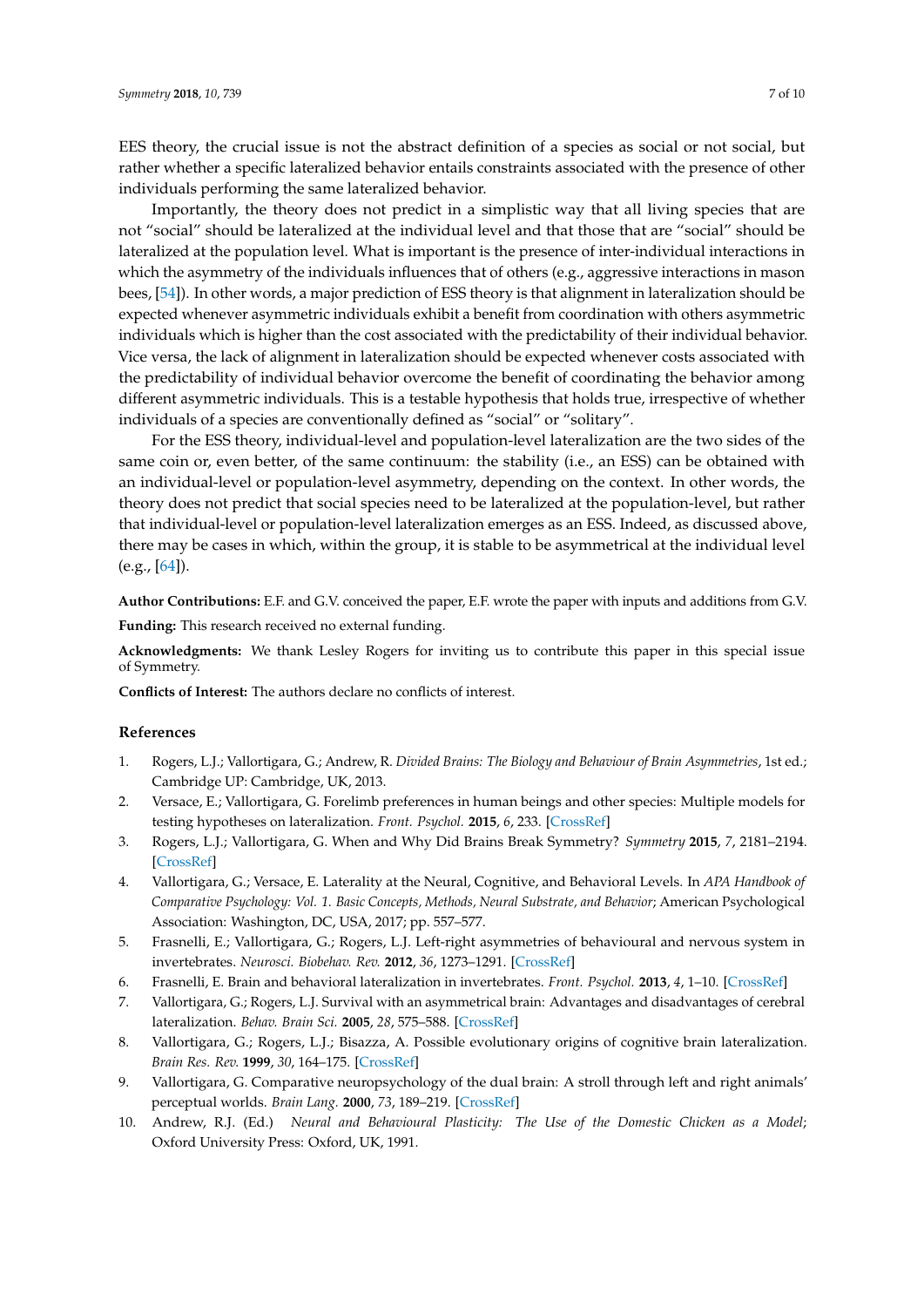- <span id="page-7-0"></span>11. Vallortigara, G.; Cozzutti, C.; Tommasi, L.; Rogers, L.J. How birds use their eyes: Opposite left-right specialisation for the lateral and frontal visual hemifield in the domestic chick. *Curr. Biol.* **2001**, *11*, 29–33. [\[CrossRef\]](http://dx.doi.org/10.1016/S0960-9822(00)00027-0)
- <span id="page-7-1"></span>12. Rogers, L.J.; Anson, J.M. Lateralisation of function in the chicken forebrain. *Pharmacol. Biochem. Behav.* **1979**, *10*, 679–686. [\[CrossRef\]](http://dx.doi.org/10.1016/0091-3057(79)90320-4)
- <span id="page-7-2"></span>13. Valenti, A.; Sovrano, V.A.; Zucca, P.; Vallortigara, G. Visual lateralization in quails. *Laterality* **2003**, *8*, 67–78. [\[CrossRef\]](http://dx.doi.org/10.1080/713754470)
- <span id="page-7-3"></span>14. Rogers, L.J.; Zucca, P.; Vallortigara, G. Advantage of having a lateralized brain. *Proc. R. Soc. Lond. B* **2004**, *271*, S420–S422. [\[CrossRef\]](http://dx.doi.org/10.1098/rsbl.2004.0200)
- <span id="page-7-4"></span>15. McGrew, W.C.; Marchant, L.F. Laterality of hand use pays off in foraging success for wild chimpanzees. *Primates* **1999**, *40*, 509–513. [\[CrossRef\]](http://dx.doi.org/10.1007/BF02557586)
- <span id="page-7-5"></span>16. Marcinowski, E.C.; Campbell, J.M.; Faldowski, R.A.; Michel, G.F. Do hand preferences predict stacking skill during infancy? *Dev. Psychobiol.* **2016**, *58*, 958–967. [\[CrossRef\]](http://dx.doi.org/10.1002/dev.21426)
- <span id="page-7-6"></span>17. Magat, M.; Brown, C. Laterality enhances cognition in Australian parrots. *Proc. R. Soc. Lond. B* **2009**, *276*, 4155–4162. [\[CrossRef\]](http://dx.doi.org/10.1098/rspb.2009.1397)
- <span id="page-7-7"></span>18. Rogers, L.J. Evolution of hemispheric specialisation: Advantages and disadvantages. *Brain Lang.* **2000**, *73*, 236–253. [\[CrossRef\]](http://dx.doi.org/10.1006/brln.2000.2305)
- <span id="page-7-8"></span>19. Güntürkün, O.; Diekamp, B.; Manns, M. Asymmetry pays: Visual lateralization improves discrimination success in pigeons. *Curr. Biol.* **2000**, *10*, 1079–1081. [\[CrossRef\]](http://dx.doi.org/10.1016/S0960-9822(00)00671-0)
- <span id="page-7-9"></span>20. Bell, A.T.; Niven, J.E. Individual-level, context-dependent handedness in the desert locust. *Curr. Biol.* **2014**, *24*, R382–R383. [\[CrossRef\]](http://dx.doi.org/10.1016/j.cub.2014.03.064)
- <span id="page-7-10"></span>21. Bell, A.T.; Niven, J.E. Strength of forelimb lateralization predicts motor errors in an insect. *Biol. Lett.* **2016**, *12*, 20160547. [\[CrossRef\]](http://dx.doi.org/10.1098/rsbl.2016.0547)
- <span id="page-7-11"></span>22. Miler, K.; Kuszewska, K.; Woyciechowski, M. Larval antlions with more pronounced behavioural asymmetry show enhanced cognitive skills. *Biol. Lett.* **2017**, *13*, 20160786. [\[CrossRef\]](http://dx.doi.org/10.1098/rsbl.2016.0786)
- <span id="page-7-12"></span>23. Hook, M.A.; Rogers, L.J. Visuospatial reaching preferences of common marmosets (*Callithrix jacchus*): An assessment of individual biases across a variety of tasks. *J. Comp. Psychol.* **2008**, *122*, 41–51. [\[CrossRef\]](http://dx.doi.org/10.1037/0735-7036.122.1.41)
- <span id="page-7-13"></span>24. Brown, C.; Braithwaite, V.A. Effects of predation pressure on the cognitive ability of the poeciliid *Brachyraphis episcopi*. *Behav. Ecol.* **2005**, *16*, 482–487. [\[CrossRef\]](http://dx.doi.org/10.1093/beheco/ari016)
- <span id="page-7-14"></span>25. Krakauer, A.H.; Blundell, M.A.; Scanlan, T.N.; Wechsler, M.S.; McCloskey, E.A.; Yu, J.H.; Patricelli, G.L. Successfully mating male sage-grouse show greater laterality in courtship and aggressive interactions. *Anim. Behav.* **2016**, *111*, 261–267. [\[CrossRef\]](http://dx.doi.org/10.1016/j.anbehav.2015.10.031)
- <span id="page-7-15"></span>26. Jennings, D.J. Right-sided bias in fallow deer terminating parallel walks: Evidence for lateralization during a lateral display. *Anim. Behav.* **2012**, *83*, 1427–1432. [\[CrossRef\]](http://dx.doi.org/10.1016/j.anbehav.2012.03.014)
- <span id="page-7-16"></span>27. Camerlink, I.; Menneson, S.; Turner, S.P.; Farish, M.; Arnott, G. Lateralization influences contest behaviour in domestic pigs. *Sci. Rep.* **2018**, *8*, 12116. [\[CrossRef\]](http://dx.doi.org/10.1038/s41598-018-30634-z)
- <span id="page-7-17"></span>28. Found, R.; Clair, C.C. Ambidextrous ungulates have more flexible behaviour, bolder personalities and migrate less. *R. Soc. Opensci.* **2017**, *4*, 160958. [\[CrossRef\]](http://dx.doi.org/10.1098/rsos.160958)
- <span id="page-7-18"></span>29. Dharmaretnam, M.; Rogers, L.J. Hemispheric specialization and dual processing in strongly versus weakly lateralized chicks. *Behav. Brain Res.* **2005**, *162*, 62–70. [\[CrossRef\]](http://dx.doi.org/10.1016/j.bbr.2005.03.012)
- <span id="page-7-19"></span>30. Reddon, A.R.; Hurd, P.L. Individual differences in cerebral lateralization are associated with shy-bold variation in the convict cichlid. *Anim. Behav.* **2009**, *77*, 189–193. [\[CrossRef\]](http://dx.doi.org/10.1016/j.anbehav.2008.09.026)
- <span id="page-7-20"></span>31. Byrnes, E.E.; Pouca, C.V.; Brown, C. Laterality strength is linked to stress reactivity in Port Jackson sharks (*Heterodontus portusjacksoni*). *Behav. Brain Res.* **2016**, *305*, 239–246. [\[CrossRef\]](http://dx.doi.org/10.1016/j.bbr.2016.02.033)
- <span id="page-7-21"></span>32. Whiteside, M.A.; Bess, M.M.; Frasnelli, E.; Beardsworth, C.E.; Langley, E.J.G.; van Horik, J.O.; Madden, J.R. Low survival of strongly footed pheasants may explain constraints on lateralization. *Sci. Rep.* **2018**, *8*, 13791. [\[CrossRef\]](http://dx.doi.org/10.1038/s41598-018-32066-1)
- <span id="page-7-22"></span>33. Hirnstein, M.; Leask, S.; Rose, J.; Hausmann, M. Disentangling the relationship between hemispheric asymmetry and cognitive performance. *Brain Cogn.* **2010**, *73*, 119–127. [\[CrossRef\]](http://dx.doi.org/10.1016/j.bandc.2010.04.002)
- <span id="page-7-23"></span>34. Boles, D.B.; Barth, J.M.; Merrill, E.C. Asymmetry and performance: Toward a neurodevelopmental theory. *Brain Cogn.* **2008**, *66*, 124–139. [\[CrossRef\]](http://dx.doi.org/10.1016/j.bandc.2007.06.002)
- <span id="page-7-24"></span>35. McManus, I.C. *Right Hand, Left Hand: The Origins of Asymmetry in Brains, Bodies, Atoms, and Cultures*; Weidenfeld & Nicolson: London, UK, 2002.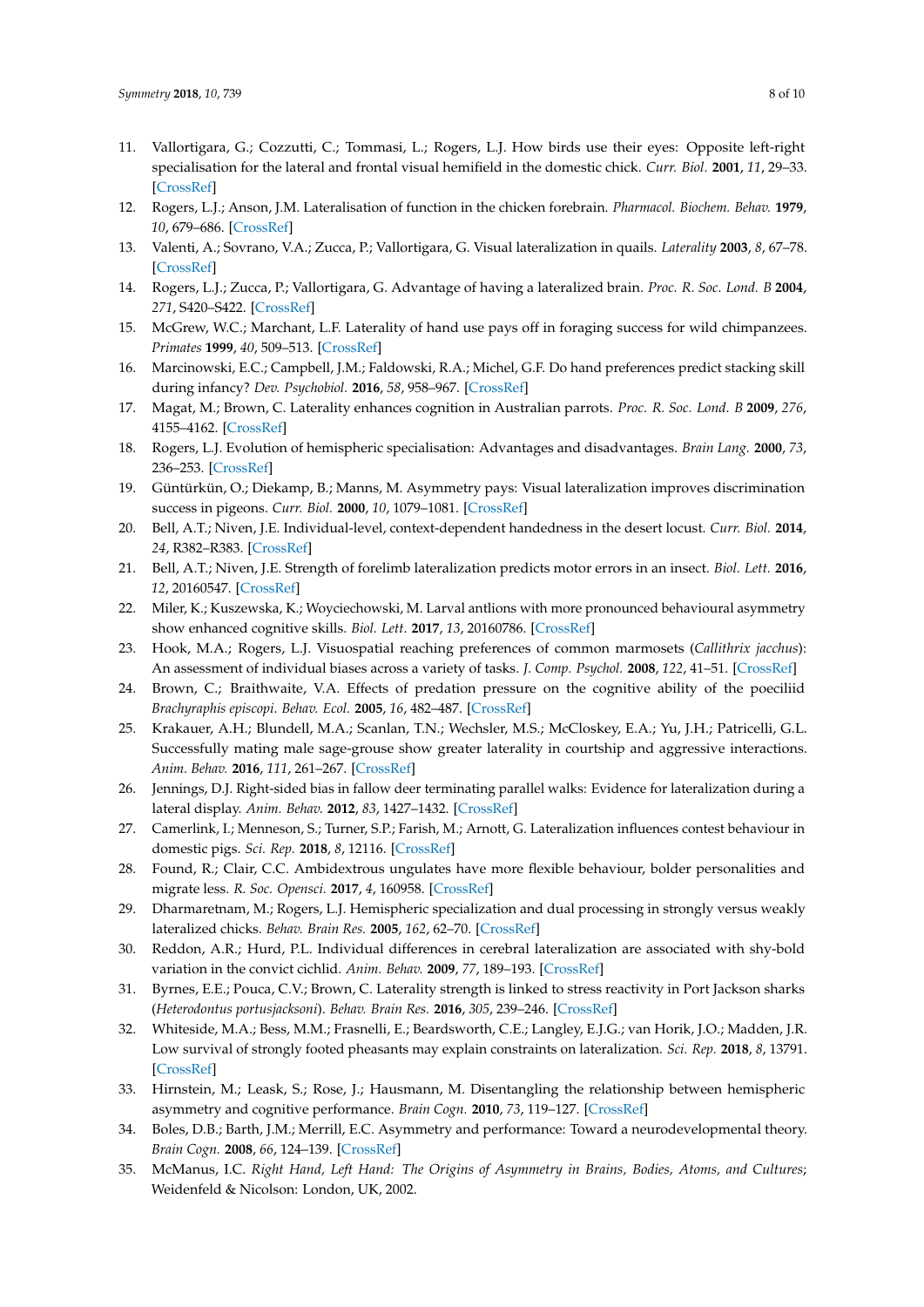- <span id="page-8-0"></span>36. Rogers, L.J.; Workman, L. Light exposure during incubation affects competitive behaviour in domestic chicks. *Appl. Anim. Behav. Sci.* **1989**, *23*, 187–198. [\[CrossRef\]](http://dx.doi.org/10.1016/0168-1591(89)90109-3)
- <span id="page-8-1"></span>37. Ghirlanda, S.; Vallortigara, G. The evolution of brain lateralisation: A game-theoretical analysis of population structure. *Proc. R. Soc. B* **2004**, *271*, 853–857. [\[CrossRef\]](http://dx.doi.org/10.1098/rspb.2003.2669)
- <span id="page-8-2"></span>38. Vallortigara, G. The evolutionary psychology of left and right: Costs and benefits of lateralization. *Dev. Psychobiol.* **2006**, *48*, 418–427. [\[CrossRef\]](http://dx.doi.org/10.1002/dev.20166)
- <span id="page-8-3"></span>39. Lippolis, G.; Bisazza, A.; Rogers, L.J.; Vallortigara, G. Lateralization of predator avoidance responses in three species of toads. *Laterality* **2002**, *7*, 163–183. [\[CrossRef\]](http://dx.doi.org/10.1080/13576500143000221)
- <span id="page-8-4"></span>40. Foster, W.A.; Treherne, J.E. Evidence for the dilution effect in the selfish herd from fish predation of a marine insect. *Nature* **1981**, *293*, 508–510. [\[CrossRef\]](http://dx.doi.org/10.1038/293466a0)
- <span id="page-8-5"></span>41. Chivers, D.P.; McCormick, M.I.; Allan, B.J.; Mitchell, M.D.; Goncalves, E.J.; Bryshun, R.; Ferrari, M.C. At odds with the group: Changes in lateralization and escape performance reveal conformity and conflict in fish schools. *Proc. R. Soc. Lond. B* **2016**, *283*, 20161127. [\[CrossRef\]](http://dx.doi.org/10.1098/rspb.2016.1127)
- <span id="page-8-6"></span>42. Ghirlanda, S.; Frasnelli, E.; Vallortigara, G. Intraspecific competition and coordination in the evolution of lateralization. *Phil. Trans. R. Soc. Lond. B* **2009**, *364*, 861–866. [\[CrossRef\]](http://dx.doi.org/10.1098/rstb.2008.0227)
- <span id="page-8-7"></span>43. Loffing, F. Left- handedness and time pressure in elite interactive ball games. *Biol. Lett.* **2017**, *13*, 20170446. [\[CrossRef\]](http://dx.doi.org/10.1098/rsbl.2017.0446)
- <span id="page-8-8"></span>44. Faurie, C.; Raymond, M. Handedness, homicide and negative frequency-dependent selection. *Proc. R. Soc. Lond. B* **2005**, *272*, 25–28. [\[CrossRef\]](http://dx.doi.org/10.1098/rspb.2004.2926)
- <span id="page-8-9"></span>45. Frasnelli, E.; Haase, A.; Rigosi, E.; Anfora, G.; Rogers, L.J.; Vallortigara, G. The bee as a model to investigate brain and behavioural asymmetries. *Insects* **2014**, *5*, 120–138. [\[CrossRef\]](http://dx.doi.org/10.3390/insects5010120)
- <span id="page-8-10"></span>46. Niven, J.E.; Frasnelli, E. Insights into the evolution of lateralization from the insects. *Progr. Brain Res.* **2018**, *238*, 3–31.
- <span id="page-8-11"></span>47. Anfora, G.; Frasnelli, E.; Maccagnani, B.; Rogers, L.J.; Vallortigara, G. Behavioural and electrophysiological lateralization in a social (*Apis mellifera*) but not in a non-social (*Osmia cornuta*) species of bee. *Behav. Brain Res.* **2010**, *206*, 236–239. [\[CrossRef\]](http://dx.doi.org/10.1016/j.bbr.2009.09.023)
- <span id="page-8-13"></span>48. Frasnelli, E.; Vallortigara, G.; Rogers, L.J. Right-left antennal asymmetry of odour memory recall in three species of Australian stingless bees. *Behav. Brain Res.* **2011**, *224*, 121–127. [\[CrossRef\]](http://dx.doi.org/10.1016/j.bbr.2011.05.026)
- <span id="page-8-12"></span>49. Anfora, G.; Rigosi, E.; Frasnelli, E.; Trona, F.; Vallortigara, G. Lateralization in the invertebrate brain: Left–right asymmetry of olfaction in bumble bee, *Bombus terrestris*. *PLoS ONE* **2011**, *6*, e18903. [\[CrossRef\]](http://dx.doi.org/10.1371/journal.pone.0018903)
- <span id="page-8-14"></span>50. Frasnelli, E.; Iakovlev, I.; Reznikova, Z. Asymmetry in antennal contacts during trophallaxis in ants. *Behav. Brain Res.* **2012**, *232*, 7–12. [\[CrossRef\]](http://dx.doi.org/10.1016/j.bbr.2012.03.014)
- <span id="page-8-15"></span>51. Rogers, L.J.; Rigosi, E.; Frasnelli, E.; Vallortigara, G. A right antenna for social behaviour in honeybees. *Sci. Rep.* **2013**, *3*, 2045. [\[CrossRef\]](http://dx.doi.org/10.1038/srep02045)
- <span id="page-8-16"></span>52. Rogers, L.J.; Frasnelli, E. Antennal Asymmetry in Social Behavior of the Australian Stingless Bee, *Tetragonula carbonaria*. *J. Insect Behav.* **2016**, *29*, 491–499. [\[CrossRef\]](http://dx.doi.org/10.1007/s10905-016-9575-z)
- <span id="page-8-17"></span>53. Karenina, K.; Giljov, A.; Ingram, J.; Rowntree, V.J.; Malashichev, Y. Lateralization of mother–infant interactions in a diverse range of mammal species. *Nat. Ecol. Evol.* **2017**, *1*, 0030. [\[CrossRef\]](http://dx.doi.org/10.1038/s41559-016-0030)
- <span id="page-8-18"></span>54. Rogers, L.J.; Frasnelli, E.; Versace, E. Lateralized antennal control of aggression and sex differences in red mason bees, *Osmia bicornis*. *Sci. Rep.* **2016**, *6*, 29411. [\[CrossRef\]](http://dx.doi.org/10.1038/srep29411)
- <span id="page-8-19"></span>55. Letzkus, P.; Boeddeker, N.; Wood, J.T.; Zhang, S.W.; Srinivasan, M.V. Lateralization of visual learning in the honeybee. *Biol. Lett.* **2008**, *4*, 16–19. [\[CrossRef\]](http://dx.doi.org/10.1098/rsbl.2007.0466)
- <span id="page-8-20"></span>56. Letzkus, P.; Ribi, W.A.; Wood, J.T.; Zhu, H.; Zhang, S.W.; Srinivasan, M.V. Lateralization of olfaction in the honeybee *Apis mellifera*. *Curr. Biol.* **2006**, *16*, 1471–1476. [\[CrossRef\]](http://dx.doi.org/10.1016/j.cub.2006.05.060)
- 57. Rogers, L.J.; Vallortigara, G. From antenna to antenna: Lateral shift of olfactory memory recall by honeybees. *PLoS ONE* **2008**, *3*, e2340. [\[CrossRef\]](http://dx.doi.org/10.1371/journal.pone.0002340)
- <span id="page-8-21"></span>58. Frasnelli, E.; Vallortigara, G.; Rogers, L.J. Response competition associated with right-left antennal asymmetries of new and old olfactory memory traces in honeybees. *Behav. Brain Res.* **2010**, *209*, 36–41. [\[CrossRef\]](http://dx.doi.org/10.1016/j.bbr.2010.01.014)
- <span id="page-8-22"></span>59. Ong, M.; Bulmer, M.; Groening, J.; Srinivasan, M.V. Obstacle traversal and route choice in flying honeybees: Evidence for individual handedness. *PLoS ONE* **2017**, *12*, e0184343. [\[CrossRef\]](http://dx.doi.org/10.1371/journal.pone.0184343)
- <span id="page-8-23"></span>60. Hönicke, C.; Bliss, P.; Moritz, R.F. Effect of density on traffic and velocity on trunk trails of *Formica pratensis*. *Sci. Nat.* **2015**, *102*, 17. [\[CrossRef\]](http://dx.doi.org/10.1007/s00114-015-1267-6)